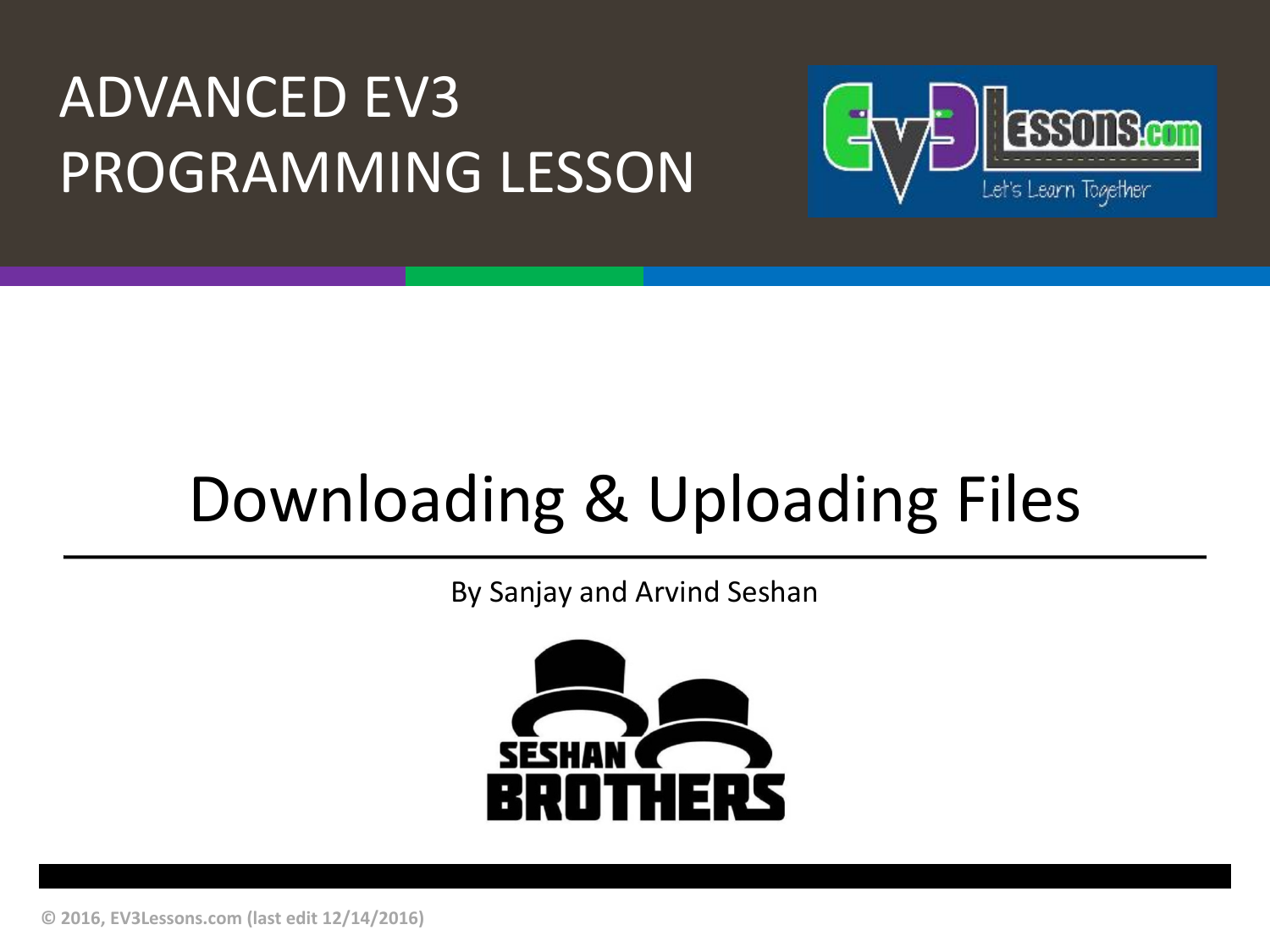# Uploading and Downloading Files

- Downloading adding a file to the brick from your computer
	- Example: Our PIX3L PLOTT3R project requires that an image file be downloaded in addition to the EV3 code.
- Uploading adding a file from the brick to your computer
	- Example: You want to see the what was recorded in a text file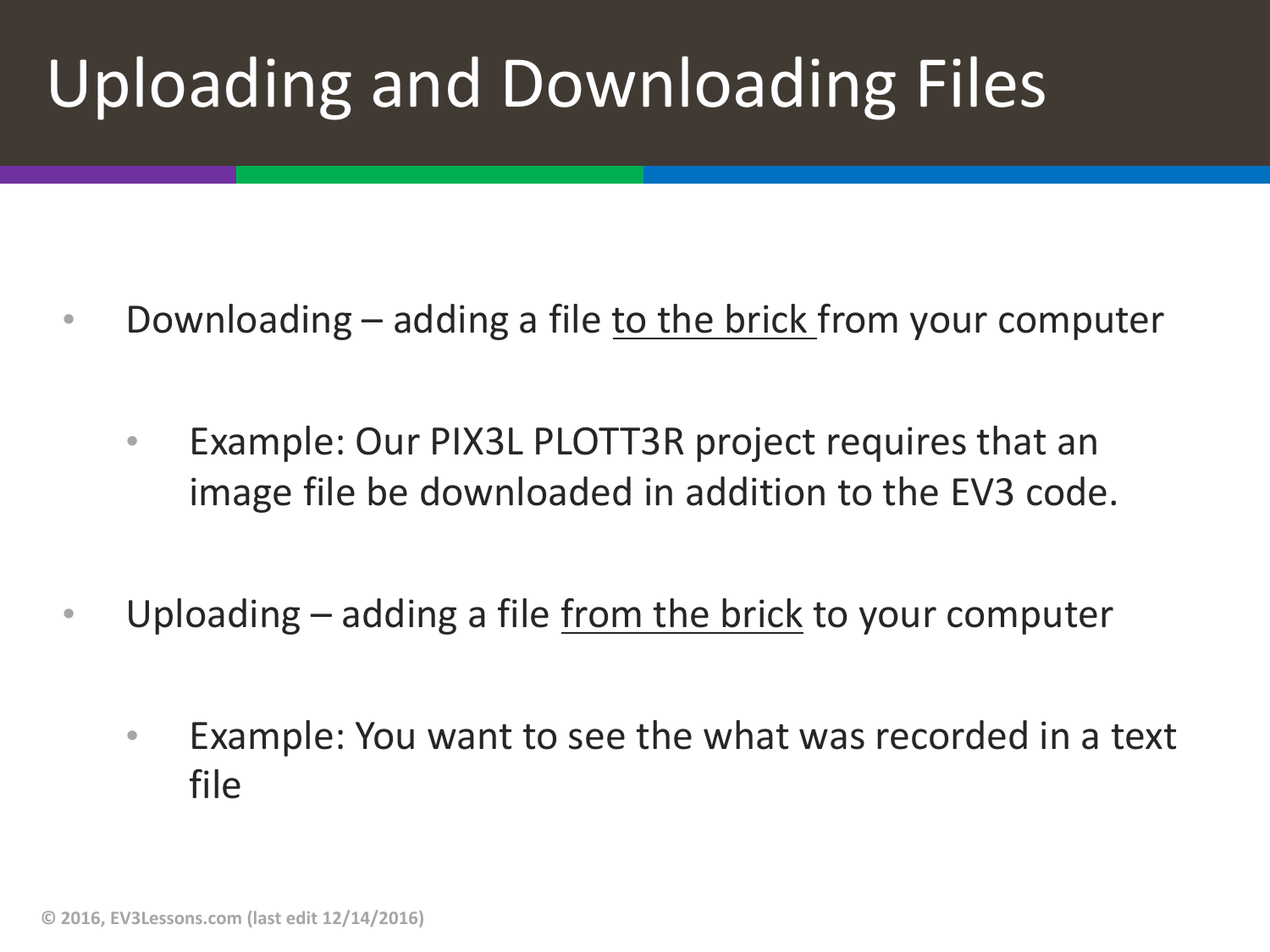### Download a File

| <b>LEGO MINDSTORMS EV3</b>                                     | <b>File</b> | Edit                       | Tools Help                                                                                                                                           |  |
|----------------------------------------------------------------|-------------|----------------------------|------------------------------------------------------------------------------------------------------------------------------------------------------|--|
| Project $\times$ $\blacksquare$<br>$\Box$ Program $\times$ $+$ |             |                            | Sound Editor<br>Image Editor<br>My Block Builder<br><b>Firmware Update</b><br><b>Wireless Setup</b><br><b>Block Import</b><br>Download as App        |  |
|                                                                |             | <b>Memory Browser</b><br>黑 |                                                                                                                                                      |  |
|                                                                |             |                            | Data Log File Manager<br>als l<br>Remove Values from Dataset<br>Create Data Logging Program<br><b>Export Datasets</b><br><b>Import Brick Program</b> |  |



Select Tools  $\rightarrow$  Memory Browser Select the Folder for the project you want the file added to and select Download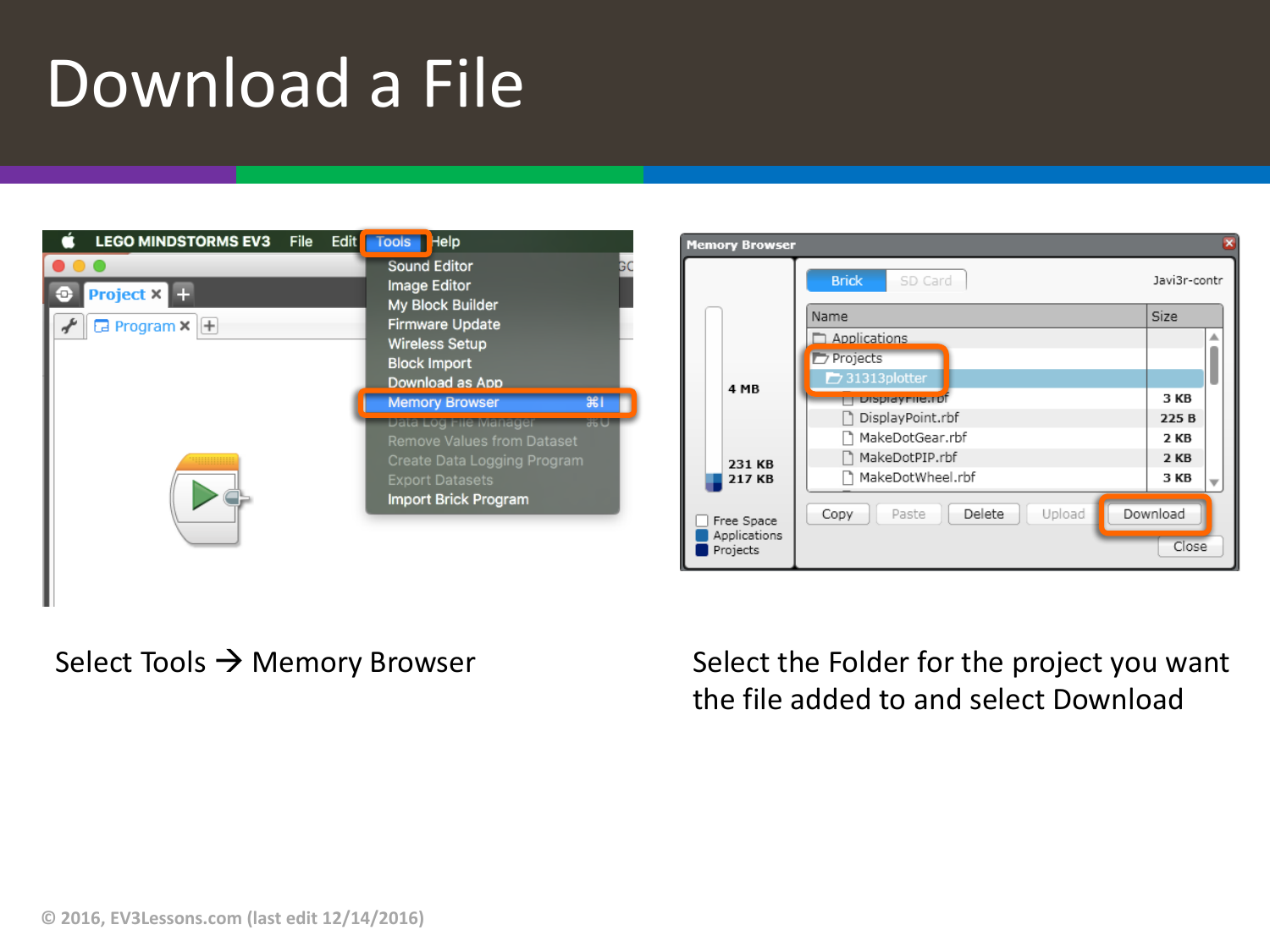## Download a File Continued



Pick the file from your computer that you want to add to the brick. In this example, the file fox.rtf is being selected.



You can now see that fox.rtf is on the brick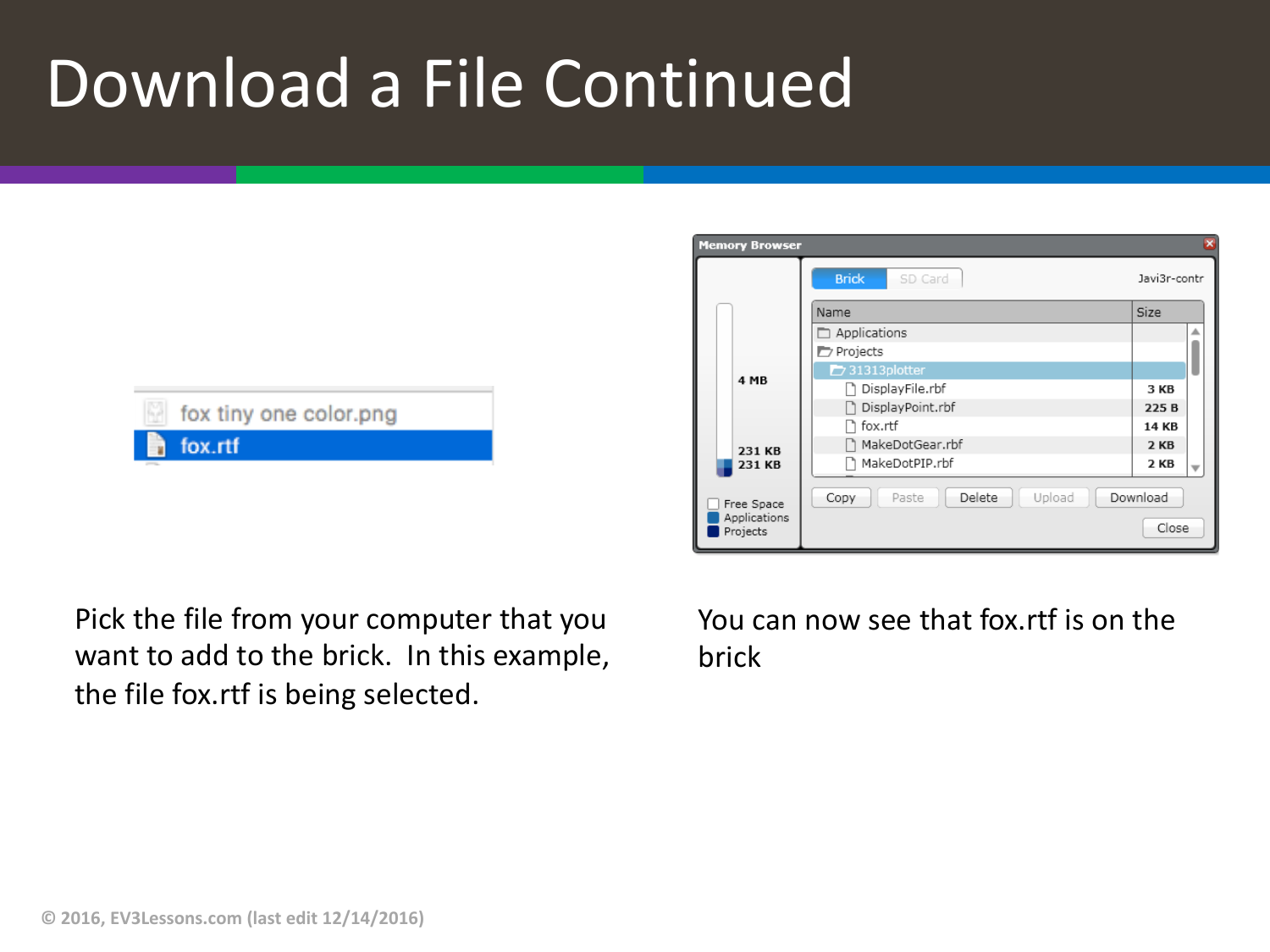# Upload a File

| <b>LEGO MINDSTORMS EV3</b>                                        | <b>File</b> | <b>Edit</b>                                                                                                                                                                                  | Help<br><b>Tools</b>                                                                                                                                 | Me |
|-------------------------------------------------------------------|-------------|----------------------------------------------------------------------------------------------------------------------------------------------------------------------------------------------|------------------------------------------------------------------------------------------------------------------------------------------------------|----|
| Project × <b>Ex</b><br>$\Box$ Program $\times$ $\left  + \right $ |             |                                                                                                                                                                                              | <b>Sound Editor</b><br>Image Editor<br>My Block Builder<br><b>Firmware Update</b><br><b>Wireless Setup</b><br><b>Block Import</b><br>Download as App |    |
|                                                                   |             | <b>Memory Browser</b><br>$\mathbb{H}$<br>ä6 U<br>Data Log Hile Manager<br><b>Remove Values from Dataset</b><br>Create Data Logging Program<br><b>Export Datasets</b><br>Import Brick Program |                                                                                                                                                      |    |



Select Tools  $\rightarrow$  Memory Browser Select the item inside the folder that you want to upload to your computer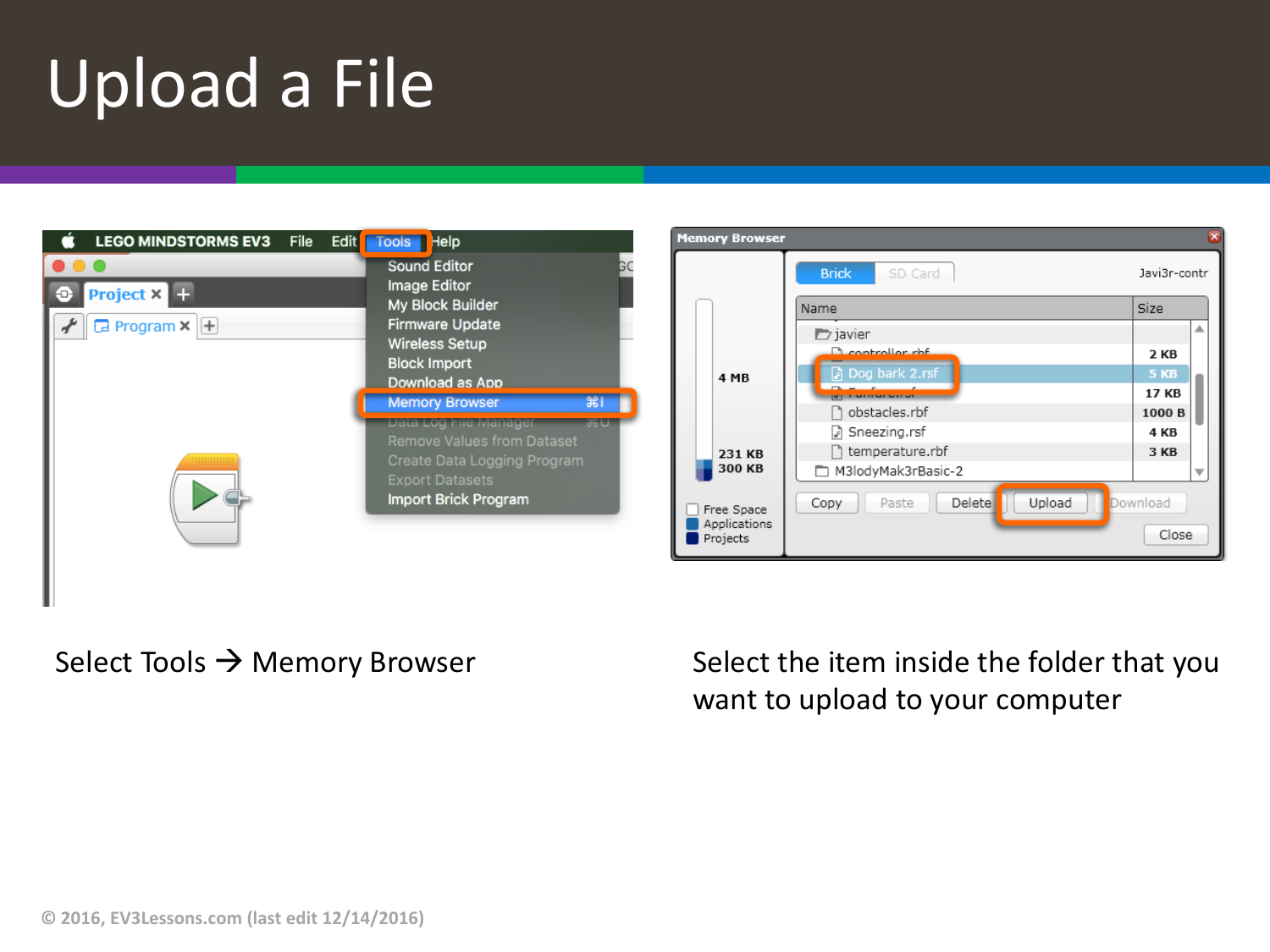## Upload a File Continued

| Save  |                         |          |  |  |  |  |  |
|-------|-------------------------|----------|--|--|--|--|--|
|       | Save As: Dog bark 2.rsf | $\wedge$ |  |  |  |  |  |
| Tags: |                         |          |  |  |  |  |  |

Save the file to your computer